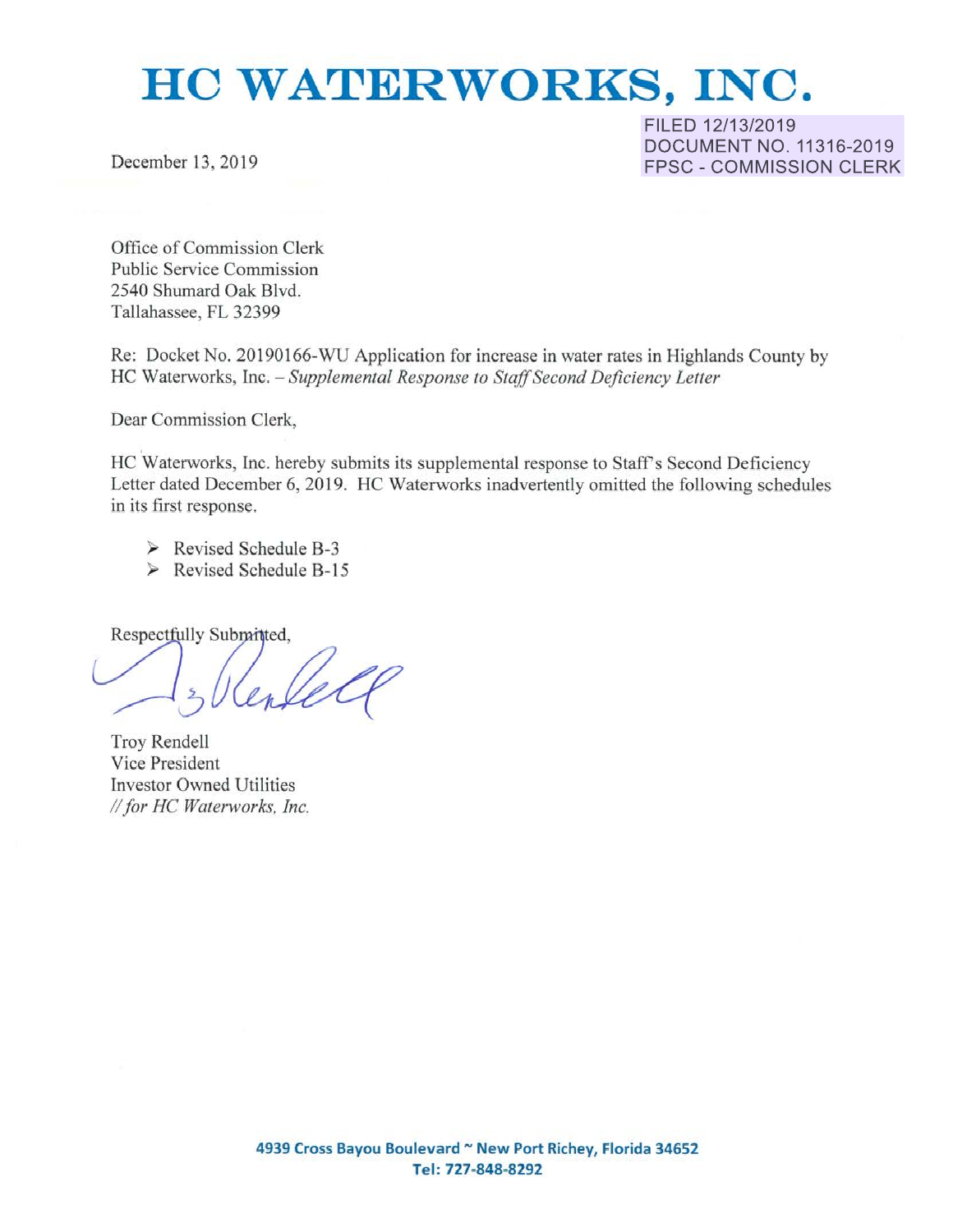#### Schedule of Adjustments to Operating Income

## **Florida Public Service Commission**

Revised Schedule: B-3<br>Page: 1 of 3<br>Preparer: WT Rendell

HC Waterworks, Inc.<br>Docket No. 20190166-WS<br>Historical Test Year Ending June 30, 2019

Historical [X] Projected [X]

Explanation: Provide a detailed description of all adjustments to operating income per books, with a total for each<br>line item shown on the net operating income statement.

|             | (1)     | (2)                                                | (3)                              |     | (4)           | (5)                       | (6)                       | (7)                     |
|-------------|---------|----------------------------------------------------|----------------------------------|-----|---------------|---------------------------|---------------------------|-------------------------|
| Line<br>No. | Acct    | Description                                        |                                  |     | Total<br>Base | <b>Test Year</b><br>Water | <b>Test Year</b><br>Sewer | Supporting<br>Schedules |
|             |         | UTILITY TEST YEAR ADJUSTMENTS                      |                                  |     |               |                           |                           |                         |
|             | A       | <b>REVENUES</b>                                    |                                  |     |               |                           |                           |                         |
|             |         | Adjustment to Calculated Revenues                  |                                  |     |               | 1,570                     |                           | $E-2w$ / $E-2s$         |
|             |         |                                                    |                                  |     |               |                           |                           |                         |
|             |         | TOTAL REVENUE ADJUSTMENTS                          |                                  |     |               | 1,570                     |                           |                         |
|             |         |                                                    |                                  |     |               |                           |                           |                         |
|             | в       | <b>OPERATIONS &amp; MAINTENANCE</b>                |                                  |     |               |                           |                           | B-5, B-6                |
|             |         |                                                    |                                  |     |               |                           |                           |                         |
| 9           | 675     | Miscellaneous Expense - Political Contribution     |                                  |     |               | (2,000)                   |                           |                         |
| 10          | 618     | Chemicals - Erroneous Invoice paid - LP Waterworks |                                  |     |               | (452)                     |                           |                         |
| 11          | 618     | Chemicals - Leisure Lake Sulfuric Acid             | Cost per 1,000 gallons           |     | 0.41          |                           |                           |                         |
| 12          |         |                                                    | Test Year Gallons produced (000) |     | 7,893         | \$<br>3,236               |                           |                         |
| 13          | 618     | Chemicals - Leisure Lake Sodium Hydroxide          | Cost per 1,000 gallons           | \$. | 0.03          |                           |                           |                         |
| 14          |         |                                                    | Test Year Gallons produced (000) |     | 7,893         | 237                       |                           |                         |
| 15          | 615     | Purchased Power - Leisure Lakes Re-pumping         | Cost per 1,000 gallons           | \$  | 0.92          |                           |                           |                         |
| 16          |         |                                                    | Test Year Gallons produced (000) |     | 7,893         | 7,262                     |                           |                         |
| 17          | 666/766 | Reg. Comm. Exp. - Rate Case Amort.                 |                                  |     |               |                           |                           |                         |
| 18          |         | Reg. Comm. Exp. - Rate Case Amort.                 | Details on Schedule B-10         |     |               | 1,486                     | $\circ$                   |                         |
| 19          |         | <b>Total Adjustments</b>                           |                                  |     |               | 9,770                     | 0                         |                         |
| 20          |         |                                                    |                                  |     |               |                           |                           |                         |
| 21          |         | TOTAL O&M ADJUSTMENTS                              |                                  |     |               | 9,770                     | $\circ$                   |                         |
|             |         |                                                    |                                  |     |               |                           |                           |                         |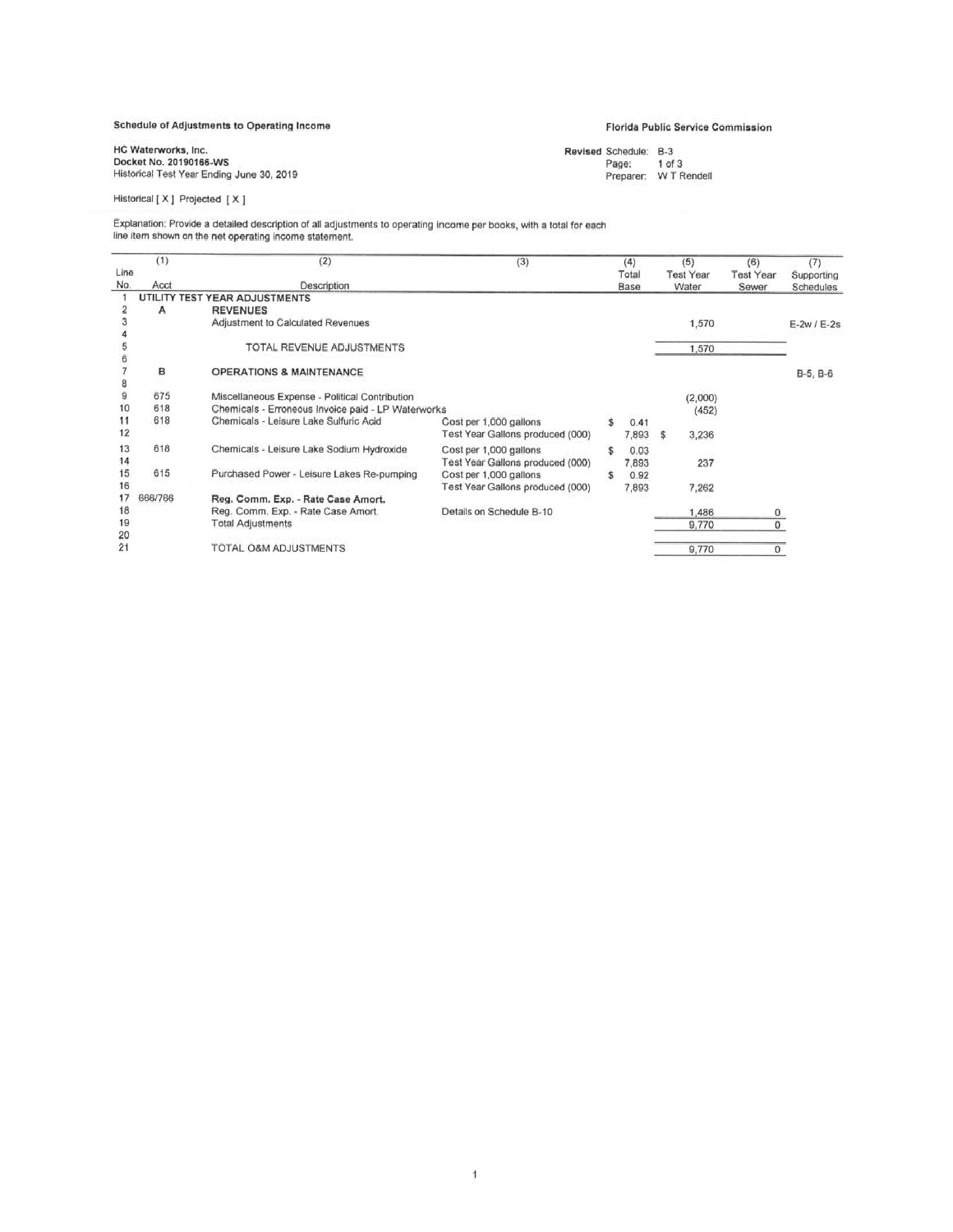## Schedule of Adjustments to Operating Income

#### Florida Public Service Commission

HC Waterworks, Inc.<br>Docket No. 20190166-WS Schedule Year Ended: 12/31/07 Historical [ X ] Projected [ X ]

Revised Schedule: B-3<br>Page: 2 of 3<br>Preparer: WT Rendell

Explanation: Provide a detailed description of all adjustments to operating income per books, with a total for each<br>line item shown on the net operating income statement.

| Line<br>Base<br><b>Test Year</b><br><b>Test Year</b><br>No.<br>Description<br>Total<br>Water<br>Sewer<br>Schedules<br>1<br>UTILITY TEST YEAR ADJUSTMENTS, continued<br>$\overline{\mathbf{2}}$<br>3<br>$\mathbf C$<br>DEPRECIATION NET OF AMORTIZATION OF CIAC (Used & Useful)<br>B-13, B-14<br>Reduction for NU&U (on B-13, B-14)<br>(6, 614)<br>B-13, B-14<br>Pro Forma Depreciation - net of non used and useful<br>11,448<br>Amortization - adjust to TY actual - remove previous months outside of TY<br>$\overline{2}$<br>5<br>TOTAL DEPRECIATION ADJUSTMENTS<br>4,835<br>6<br>$\overline{7}$<br><b>AMORTIZATION</b><br>D<br>8<br>407400<br>0<br>$\mathsf g$<br>$\overline{0}$<br>TOTAL AMORTIZATION ADJUSTMENTS<br>10<br>11<br>Е<br>TAXES OTHER THAN INCOME TAX<br>$B-15$<br>12<br>408206<br><b>Regulatory Assessment Fees</b><br>13<br>575,735<br>$B-1, B-2$<br>14<br>RAF on Adjusted Rev<br>RAF Rate:<br>4.50%<br>25,908<br>15<br>RAF Per Books<br>25,837<br>$B-15$<br>16<br><b>RAF Adjustmnet</b><br>71<br>17<br>18<br>408110<br><b>Property Tax</b><br>19<br>$B-15$<br>20<br>Property Tax on Lake Josephine Treatment<br>Not in Test year<br>4,474<br>21<br>Property Tax on Pro Forma Plant<br>4.891<br>22<br>9.364<br>23<br>NU&U % of Tangible Plant<br>3.78%<br>$A-5, A-6$<br>24<br>Less NU&U Portion of Property Taxes<br>(354)<br>25<br>Test Year Taxes on U&U Portion<br>9,011<br>26<br>26<br>Property Tax Adjustment<br>9,011<br>27<br>28<br>TOTAL TAXES OTHER THAN INCOME ADJUSTMENTS<br>9.081<br>29<br>30<br>$\circ$<br>31<br>TOTAL TEST YEAR EXPENSE ADJUSTMENTS<br>23,686 | (1) | (2) | (3) | (4) | (5) | (6) | (7)        |
|------------------------------------------------------------------------------------------------------------------------------------------------------------------------------------------------------------------------------------------------------------------------------------------------------------------------------------------------------------------------------------------------------------------------------------------------------------------------------------------------------------------------------------------------------------------------------------------------------------------------------------------------------------------------------------------------------------------------------------------------------------------------------------------------------------------------------------------------------------------------------------------------------------------------------------------------------------------------------------------------------------------------------------------------------------------------------------------------------------------------------------------------------------------------------------------------------------------------------------------------------------------------------------------------------------------------------------------------------------------------------------------------------------------------------------------------------------------------------------------------------------------------------------------------------------------------------------------------|-----|-----|-----|-----|-----|-----|------------|
|                                                                                                                                                                                                                                                                                                                                                                                                                                                                                                                                                                                                                                                                                                                                                                                                                                                                                                                                                                                                                                                                                                                                                                                                                                                                                                                                                                                                                                                                                                                                                                                                |     |     |     |     |     |     | Supporting |
|                                                                                                                                                                                                                                                                                                                                                                                                                                                                                                                                                                                                                                                                                                                                                                                                                                                                                                                                                                                                                                                                                                                                                                                                                                                                                                                                                                                                                                                                                                                                                                                                |     |     |     |     |     |     |            |
|                                                                                                                                                                                                                                                                                                                                                                                                                                                                                                                                                                                                                                                                                                                                                                                                                                                                                                                                                                                                                                                                                                                                                                                                                                                                                                                                                                                                                                                                                                                                                                                                |     |     |     |     |     |     |            |
|                                                                                                                                                                                                                                                                                                                                                                                                                                                                                                                                                                                                                                                                                                                                                                                                                                                                                                                                                                                                                                                                                                                                                                                                                                                                                                                                                                                                                                                                                                                                                                                                |     |     |     |     |     |     |            |
|                                                                                                                                                                                                                                                                                                                                                                                                                                                                                                                                                                                                                                                                                                                                                                                                                                                                                                                                                                                                                                                                                                                                                                                                                                                                                                                                                                                                                                                                                                                                                                                                |     |     |     |     |     |     |            |
|                                                                                                                                                                                                                                                                                                                                                                                                                                                                                                                                                                                                                                                                                                                                                                                                                                                                                                                                                                                                                                                                                                                                                                                                                                                                                                                                                                                                                                                                                                                                                                                                |     |     |     |     |     |     |            |
|                                                                                                                                                                                                                                                                                                                                                                                                                                                                                                                                                                                                                                                                                                                                                                                                                                                                                                                                                                                                                                                                                                                                                                                                                                                                                                                                                                                                                                                                                                                                                                                                |     |     |     |     |     |     |            |
|                                                                                                                                                                                                                                                                                                                                                                                                                                                                                                                                                                                                                                                                                                                                                                                                                                                                                                                                                                                                                                                                                                                                                                                                                                                                                                                                                                                                                                                                                                                                                                                                |     |     |     |     |     |     |            |
|                                                                                                                                                                                                                                                                                                                                                                                                                                                                                                                                                                                                                                                                                                                                                                                                                                                                                                                                                                                                                                                                                                                                                                                                                                                                                                                                                                                                                                                                                                                                                                                                |     |     |     |     |     |     |            |
|                                                                                                                                                                                                                                                                                                                                                                                                                                                                                                                                                                                                                                                                                                                                                                                                                                                                                                                                                                                                                                                                                                                                                                                                                                                                                                                                                                                                                                                                                                                                                                                                |     |     |     |     |     |     |            |
|                                                                                                                                                                                                                                                                                                                                                                                                                                                                                                                                                                                                                                                                                                                                                                                                                                                                                                                                                                                                                                                                                                                                                                                                                                                                                                                                                                                                                                                                                                                                                                                                |     |     |     |     |     |     |            |
|                                                                                                                                                                                                                                                                                                                                                                                                                                                                                                                                                                                                                                                                                                                                                                                                                                                                                                                                                                                                                                                                                                                                                                                                                                                                                                                                                                                                                                                                                                                                                                                                |     |     |     |     |     |     |            |
|                                                                                                                                                                                                                                                                                                                                                                                                                                                                                                                                                                                                                                                                                                                                                                                                                                                                                                                                                                                                                                                                                                                                                                                                                                                                                                                                                                                                                                                                                                                                                                                                |     |     |     |     |     |     |            |
|                                                                                                                                                                                                                                                                                                                                                                                                                                                                                                                                                                                                                                                                                                                                                                                                                                                                                                                                                                                                                                                                                                                                                                                                                                                                                                                                                                                                                                                                                                                                                                                                |     |     |     |     |     |     |            |
|                                                                                                                                                                                                                                                                                                                                                                                                                                                                                                                                                                                                                                                                                                                                                                                                                                                                                                                                                                                                                                                                                                                                                                                                                                                                                                                                                                                                                                                                                                                                                                                                |     |     |     |     |     |     |            |
|                                                                                                                                                                                                                                                                                                                                                                                                                                                                                                                                                                                                                                                                                                                                                                                                                                                                                                                                                                                                                                                                                                                                                                                                                                                                                                                                                                                                                                                                                                                                                                                                |     |     |     |     |     |     |            |
|                                                                                                                                                                                                                                                                                                                                                                                                                                                                                                                                                                                                                                                                                                                                                                                                                                                                                                                                                                                                                                                                                                                                                                                                                                                                                                                                                                                                                                                                                                                                                                                                |     |     |     |     |     |     |            |
|                                                                                                                                                                                                                                                                                                                                                                                                                                                                                                                                                                                                                                                                                                                                                                                                                                                                                                                                                                                                                                                                                                                                                                                                                                                                                                                                                                                                                                                                                                                                                                                                |     |     |     |     |     |     |            |
|                                                                                                                                                                                                                                                                                                                                                                                                                                                                                                                                                                                                                                                                                                                                                                                                                                                                                                                                                                                                                                                                                                                                                                                                                                                                                                                                                                                                                                                                                                                                                                                                |     |     |     |     |     |     |            |
|                                                                                                                                                                                                                                                                                                                                                                                                                                                                                                                                                                                                                                                                                                                                                                                                                                                                                                                                                                                                                                                                                                                                                                                                                                                                                                                                                                                                                                                                                                                                                                                                |     |     |     |     |     |     |            |
|                                                                                                                                                                                                                                                                                                                                                                                                                                                                                                                                                                                                                                                                                                                                                                                                                                                                                                                                                                                                                                                                                                                                                                                                                                                                                                                                                                                                                                                                                                                                                                                                |     |     |     |     |     |     |            |
|                                                                                                                                                                                                                                                                                                                                                                                                                                                                                                                                                                                                                                                                                                                                                                                                                                                                                                                                                                                                                                                                                                                                                                                                                                                                                                                                                                                                                                                                                                                                                                                                |     |     |     |     |     |     |            |
|                                                                                                                                                                                                                                                                                                                                                                                                                                                                                                                                                                                                                                                                                                                                                                                                                                                                                                                                                                                                                                                                                                                                                                                                                                                                                                                                                                                                                                                                                                                                                                                                |     |     |     |     |     |     |            |
|                                                                                                                                                                                                                                                                                                                                                                                                                                                                                                                                                                                                                                                                                                                                                                                                                                                                                                                                                                                                                                                                                                                                                                                                                                                                                                                                                                                                                                                                                                                                                                                                |     |     |     |     |     |     |            |
|                                                                                                                                                                                                                                                                                                                                                                                                                                                                                                                                                                                                                                                                                                                                                                                                                                                                                                                                                                                                                                                                                                                                                                                                                                                                                                                                                                                                                                                                                                                                                                                                |     |     |     |     |     |     |            |
|                                                                                                                                                                                                                                                                                                                                                                                                                                                                                                                                                                                                                                                                                                                                                                                                                                                                                                                                                                                                                                                                                                                                                                                                                                                                                                                                                                                                                                                                                                                                                                                                |     |     |     |     |     |     |            |
|                                                                                                                                                                                                                                                                                                                                                                                                                                                                                                                                                                                                                                                                                                                                                                                                                                                                                                                                                                                                                                                                                                                                                                                                                                                                                                                                                                                                                                                                                                                                                                                                |     |     |     |     |     |     |            |
|                                                                                                                                                                                                                                                                                                                                                                                                                                                                                                                                                                                                                                                                                                                                                                                                                                                                                                                                                                                                                                                                                                                                                                                                                                                                                                                                                                                                                                                                                                                                                                                                |     |     |     |     |     |     |            |
|                                                                                                                                                                                                                                                                                                                                                                                                                                                                                                                                                                                                                                                                                                                                                                                                                                                                                                                                                                                                                                                                                                                                                                                                                                                                                                                                                                                                                                                                                                                                                                                                |     |     |     |     |     |     |            |
|                                                                                                                                                                                                                                                                                                                                                                                                                                                                                                                                                                                                                                                                                                                                                                                                                                                                                                                                                                                                                                                                                                                                                                                                                                                                                                                                                                                                                                                                                                                                                                                                |     |     |     |     |     |     |            |
|                                                                                                                                                                                                                                                                                                                                                                                                                                                                                                                                                                                                                                                                                                                                                                                                                                                                                                                                                                                                                                                                                                                                                                                                                                                                                                                                                                                                                                                                                                                                                                                                |     |     |     |     |     |     |            |
|                                                                                                                                                                                                                                                                                                                                                                                                                                                                                                                                                                                                                                                                                                                                                                                                                                                                                                                                                                                                                                                                                                                                                                                                                                                                                                                                                                                                                                                                                                                                                                                                |     |     |     |     |     |     |            |
|                                                                                                                                                                                                                                                                                                                                                                                                                                                                                                                                                                                                                                                                                                                                                                                                                                                                                                                                                                                                                                                                                                                                                                                                                                                                                                                                                                                                                                                                                                                                                                                                |     |     |     |     |     |     |            |
|                                                                                                                                                                                                                                                                                                                                                                                                                                                                                                                                                                                                                                                                                                                                                                                                                                                                                                                                                                                                                                                                                                                                                                                                                                                                                                                                                                                                                                                                                                                                                                                                |     |     |     |     |     |     |            |
|                                                                                                                                                                                                                                                                                                                                                                                                                                                                                                                                                                                                                                                                                                                                                                                                                                                                                                                                                                                                                                                                                                                                                                                                                                                                                                                                                                                                                                                                                                                                                                                                |     |     |     |     |     |     |            |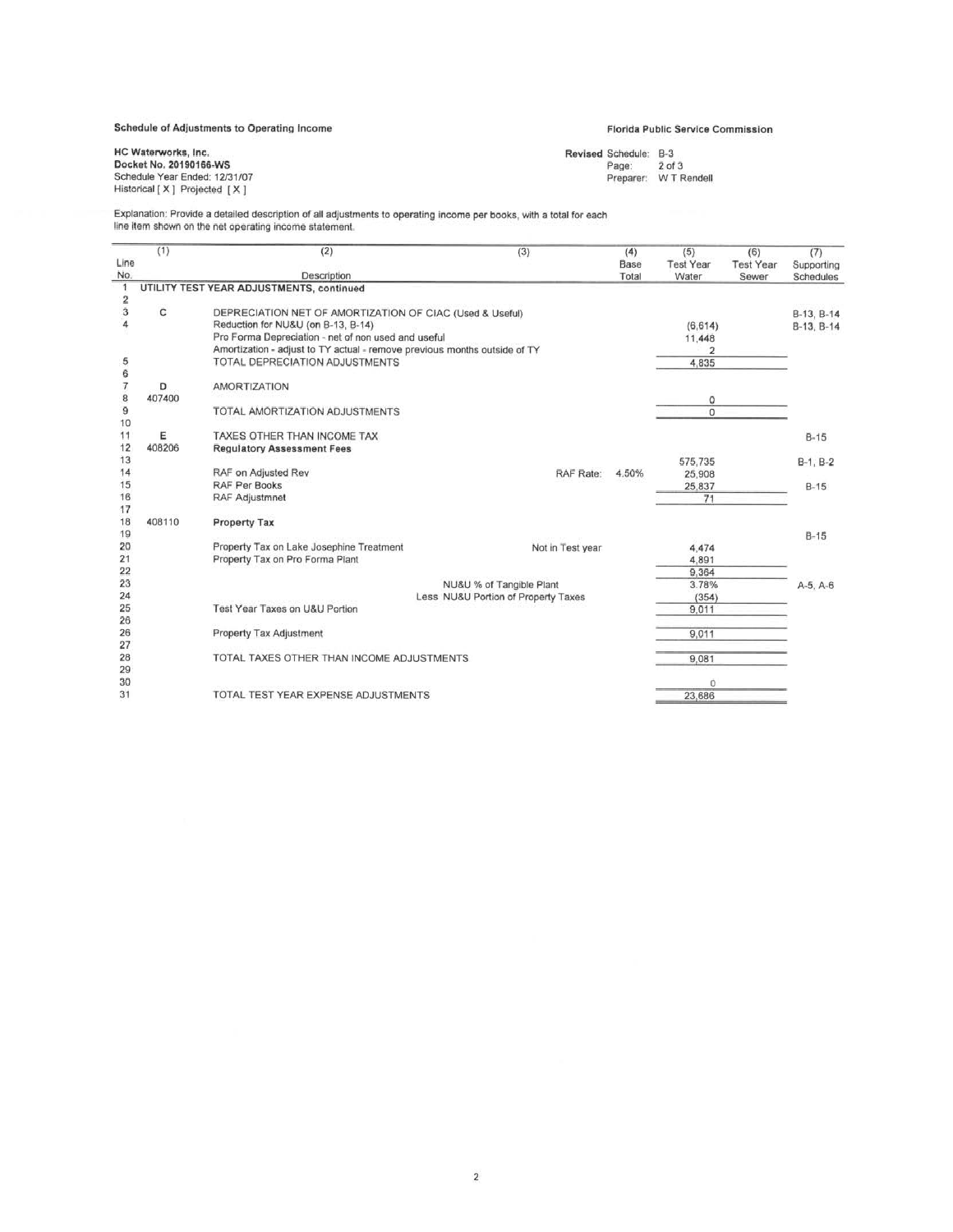Schedule of Adjustments to Operating Income

# Florida Public Service Commission

HC Waterworks, Inc. Docket No. 20190166-WS<br>Schedule Year Ended: 12/31/07<br>Historical [X] Projected [X] Revised Schedule: B-3 Scriedule: B-3<br>Page: 3 of 3<br>Preparer: W T Rendell

Explanation: Provide a detailed description of all adjustments to operating income per books, with a total for each<br>line item shown on the net operating income statement.

|      |         | (2)                                               | $\left(3\right)$ |            |       |           | (6)       |            |
|------|---------|---------------------------------------------------|------------------|------------|-------|-----------|-----------|------------|
| Line |         |                                                   |                  |            | Total | Pro Forma | Pro Forma | Supporting |
| No.  | Acct    | Description                                       |                  |            | Base  | Water     | Sewer     | Schedules  |
|      |         | UTILITY PRO FORMA ADJUSTMENTS                     |                  |            |       |           |           |            |
|      |         | <b>OPERATION &amp; MAINTENANCE EXPENSE</b>        |                  |            |       |           |           |            |
|      | 670/770 | Bad Debt Adjustment Due To Proposed Rate Increase |                  |            |       | 3,296     |           | $B-1, B-2$ |
|      |         | TOTAL O&M PRO FORMA ADJUSTMENTS                   |                  |            |       | 3.296     |           |            |
|      |         |                                                   |                  |            |       |           |           |            |
|      |         | TAXES OTHER THAN INCOME TAX                       |                  | NWALLANDON |       |           |           |            |
|      |         | RAF on Revenue Adjustment @                       |                  | 4.500%     |       | 7,570     |           |            |
|      |         |                                                   |                  |            |       |           |           |            |
|      |         | TOTAL PRO FORMA EXPENSE ADJUSTMENTS               |                  |            |       | 10,866    |           |            |
| 10   |         |                                                   |                  |            |       |           |           |            |